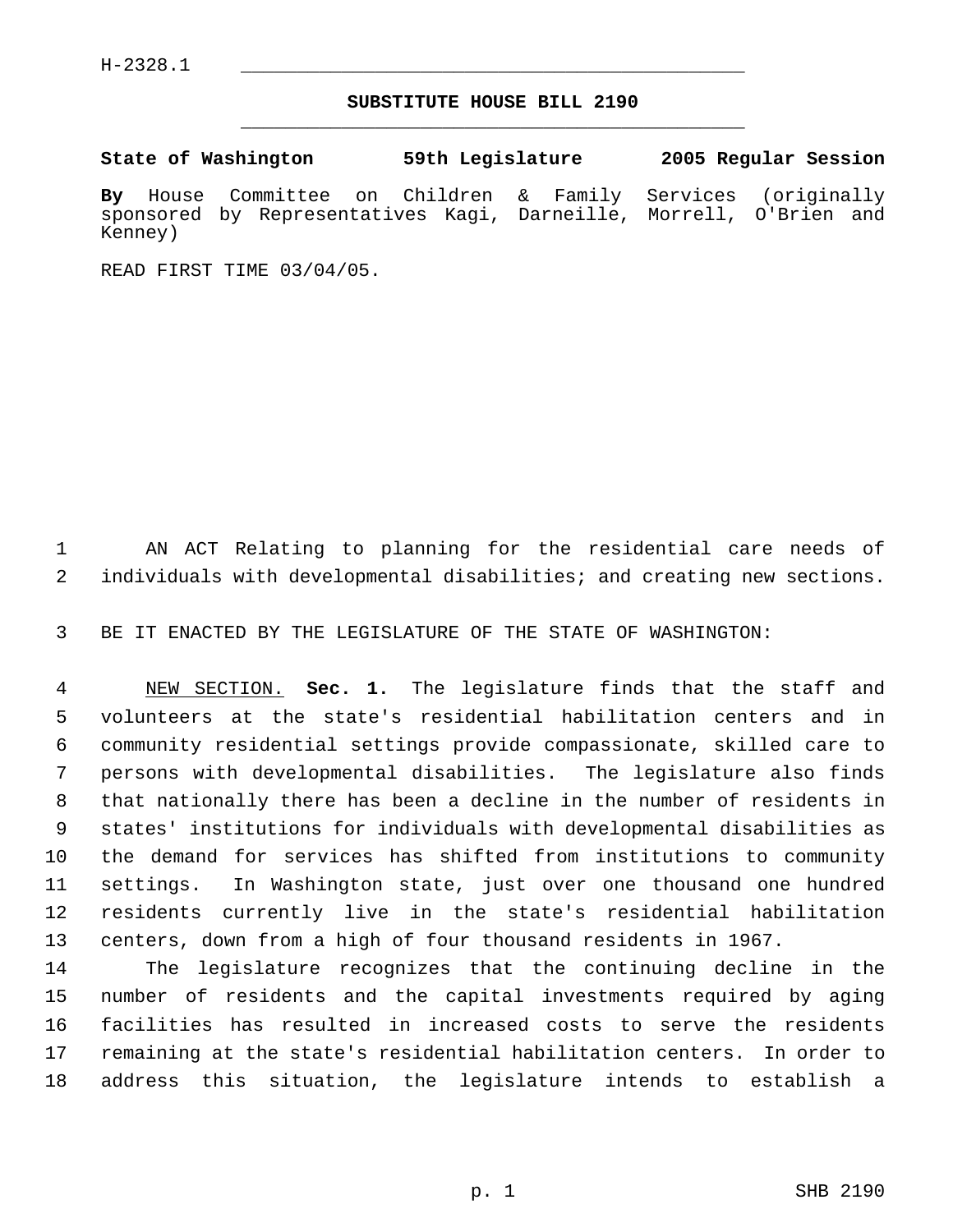mechanism for determining how best to meet the residential care needs of citizens of this state with developmental disabilities.

 NEW SECTION. **Sec. 2.** A commission is hereby created in the governor's office to review the need for and existing capacity of residential services, including residential habilitation centers and community residential settings, that serve individuals with developmental disabilities in Washington state. The commission shall develop a plan for meeting the residential care needs of these individuals. The commission shall take into consideration the research conducted by the joint legislative audit and review committee relating to the state's residential habilitation centers.

 (1) In developing the residential plan, the commission shall consider, at a minimum, the following factors:

 (a) The needs of individuals currently being served in residential habilitation centers or community residential programs;

 (b) Staff expertise and specialization of care at existing facilities;

 (c) Utilization level of existing residential habilitation centers; (d) Capacity for growth of each of the existing residential

habilitation centers and community residential programs;

 (e) The relative costs and benefits of serving individuals in residential habilitation centers and community residential programs;

 (f) The geographic factors associated with each residential habilitation center and its proximity to dense populations as well as other similar facilities; and

 (g) Costs and savings related to the consolidation or closure, or both, of residential habilitation centers.

(2) The commission shall consist of thirteen members as follows:

 (a) One representative each of the governor's office, the office of financial management, the department of social and health services, and the Washington state developmental disabilities council, appointed by the governor;

 (b) One representative of organized labor, appointed by the governor;

 (c) One representative of community residential care providers, appointed by the governor;